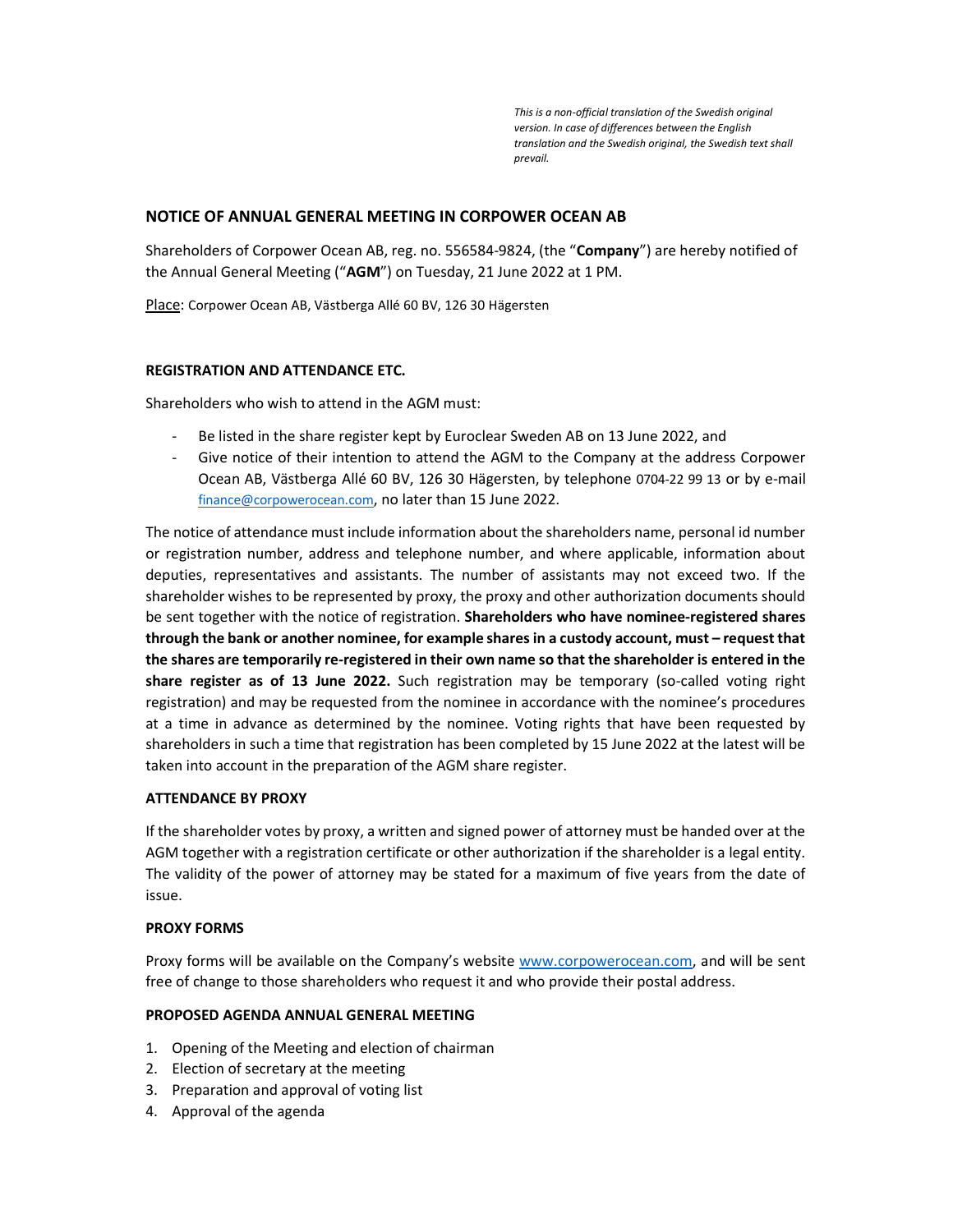- 5. Election of one or two adjusters
- 6. Determination weather the Meeting was duly convened
- 7. Presentation of annual report and auditor's report
- 8. Resolution on
	- a. Adoption of income statement and balance sheet
	- b. Allocation regarding profit/loss according to the adopted balance sheet
	- c. Discharge for the Board of Directors and the CEO
- 9. Resolution of the number of Board members, deputy Board members and auditors
- 10. Resolution of fees to the Board members and the auditors
- 11. Election of Board members and auditors
- 12. Election of Nomination Committee
- 13. Closing of the annual general meeting

## Section 1 – Election of chairman of the meeting

The Board of Directors suggests Andreas Gunnarsson to be elected as chairman or, in the event of his absence, the person appointed by the Board of Directors.

## Section 2 – Election of secretary at the meeting

The Board of Directors suggests Markus Hökfelt to be elected as secretary or, in the event of his absence, the person appointed by the Board of Directors.

# Section 3 – Preparation and approval of voting list

The voting list that is proposed to be approved is the voting list prepared by the Company based on the AGM share register and checked by the adjusters.

## Section 5 – Election of one or two adjusters

Christina Lundbäck is proposed to adjust the AGM, or in the event of her absence the person is appointed by the Board of Directors.

## Section 8 b – Allocation regarding profit/loss according to the adopted balance sheet

The Board of Directors proposes that the Company's result is carried forward.

## Section 9 – Determination of the number of Board members, deputy Board members and auditors

It is proposed that the AGM approves that the Board of Directors shall consist of six members and two deputies, and that the Company shall appoint one auditor.

## Section 10 – Decision of fees to the Board members and auditors

It is proposed that no compensation shall be paid to the Board members.

Compensation to the auditor shall be paid in accordance with approved cost statement.

## Section 11 – Election of Board members and auditor

It is proposed that the following be re-elected as members of the Board for the period until the next Annual General Meeting:

Andreas Gunnarsson (chairman)

Patrik Möller